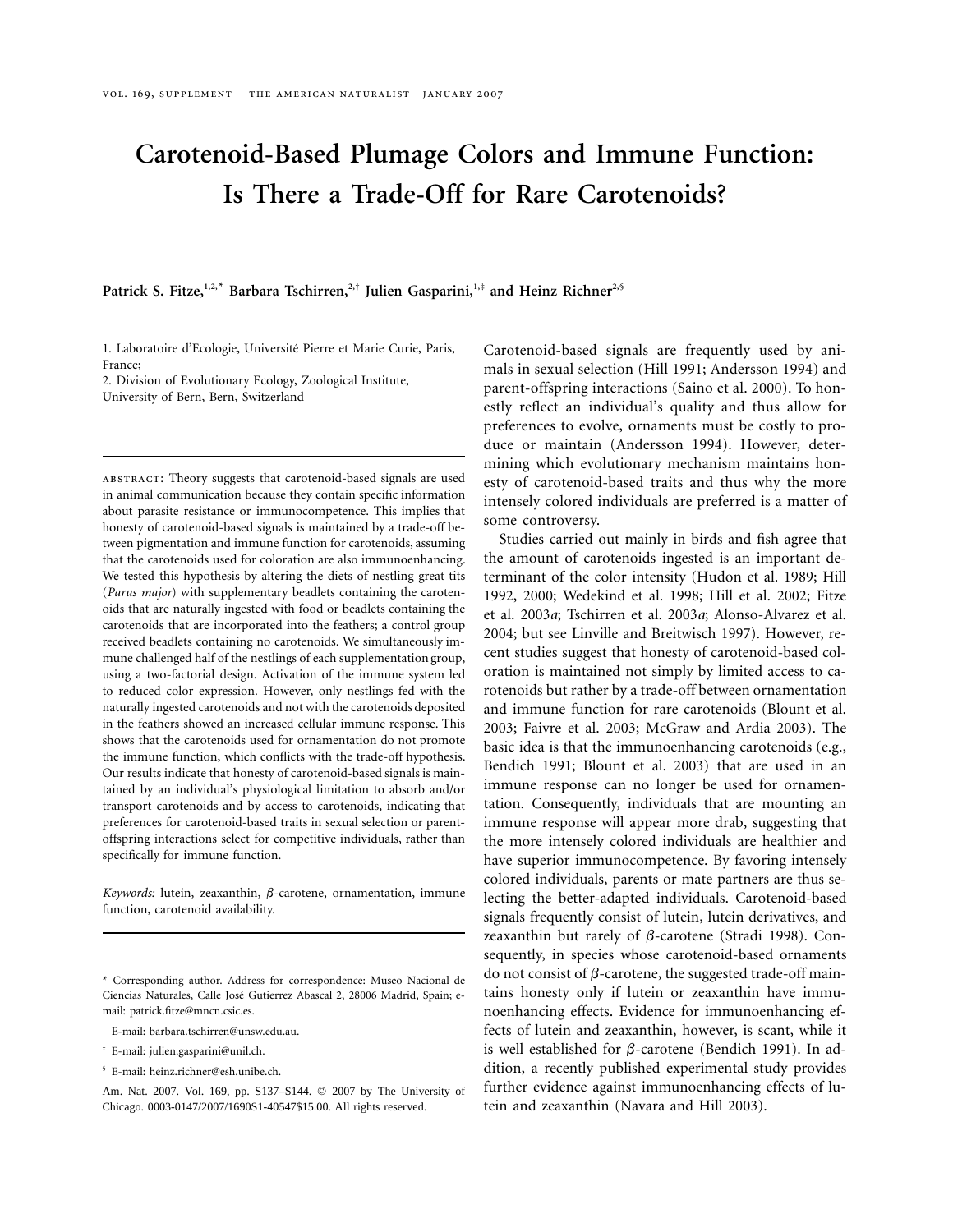An alternative hypothesis suggests that the intensity of the carotenoid-based coloration depends (apart from the carotenoid availability) on the capacity to absorb and/or transport carotenoids (Surai 2002; Tschirren et al. 2003*a*; McGraw et al. 2005) and thus reflects an individual's nutritional condition. Carotenoids are absorbed and transported by lipoprotein complexes (Surai 2002) consisting of proteins and lipids (e.g., triglycerides; Stevens 1996). Since lipids are the main energy reserves, honesty of carotenoid-based coloration might be maintained by a trade-off between lipids being used for energy generation or for absorption and/or transportation of carotenoids (Surai 2002; Tschirren et al. 2003*a*; McGraw et al. 2005).

To disentangle these two hypotheses, we performed an experimental field study on great tit nestlings (*Parus major*). The great tit is a small hole-nesting passerine (Gosler 1993) whose diet contains the carotenoids lutein, zeaxanthin, and  $\beta$ -carotene (Partali et al. 1987). It shows a yellow plumage coloration, which consists of the carotenoids lutein and zeaxanthin but not  $\beta$ -carotene (Partali et al. 1987). Since immunoenhancing effects of  $\beta$ -carotene are known but those of lutein and zeaxanthin are not, it is first necessary to test whether the carotenoids deposited in the plumage (lutein and zeaxanthin) have immunoenhancing effects and thus whether the assumptions of the trade-off hypothesis are fulfilled. Consequently, we fed nestlings three different diets starting during the early stages of feather development and ending when the development of plumage feathers was almost finished. The first group of nestlings was fed with carotenoids that are deposited in the feathers (lutein and zeaxanthin: CarotF group) to test whether the carotenoids, which are responsible for the yellow plumage coloration, have immunostimulating effects. The second group was supplemented with the carotenoids that are ingested with the natural food (lutein, zeaxanthin, and  $\beta$ -carotene: CarotN group). Since immunoenhancing effects of  $\beta$ -carotene are known, nestlings of this second group were expected to show increased immune activity, thus allowing the alternative hypothesis to be tested. A third group of nestlings was supplied with no additional carotenoids (control group), allowing detection of the effects of the carotenoid supplementation treatments.

To test for the trade-off between immune function and ornamentation, we immune challenged half of the nestlings of each carotenoid supplementation group before the feathers appeared; the remaining nestlings received control injections. The carotenoid supplementation and the immune challenge were carried out simultaneously to ensure that the individuals faced the suggested trade-off situation where they might have to invest in both immune function and ornamentation at the same time (Svensson et al. 1998; Fitze et al. 2003*a*). If the carotenoids deposited in the

feathers promoted immune responses, nestlings of both carotenoid-supplementation groups (CarotN and CarotF groups) would show increased immune function. Alternatively, if only  $\beta$ -carotene promoted immune responses, the immune function of nestlings of the CarotN group, but not the CarotF group, should have been increased. According to the trade-off hypothesis, nestlings with limited access to carotenoids (control group) were expected to develop duller plumage coloration when mounting an immune response (Olson and Owens 1998) because the limited carotenoids would be used up by immune function and thus no longer incorporated into the feathers. Further, the plumage coloration of carotenoid-supplemented nestlings (CarotN and CarotF groups) would be less or not affected by immunization, since nestlings were less or not carotenoid limited, and thus carotenoids could be used for both immune function and incorporation into plumage. Alternatively, if honesty of carotenoid-based ornaments was maintained by limited absorption and/or transportation capacity of carotenoids, experimental activation of the immune function should have led to reduced color expression regardless of the carotenoid treatment.

## **Material and Methods**

#### *Field Experiment*

The experiment was conducted in 2001 in the Forst, a forest near Bern (46°54'N, 7°17'E/46°57'N, 7°21'E), Switzerland. To test for the trade-off hypothesis, we carried out a carotenoid supplementation treatment consisting of three treatment groups and an immune challenge consisting of two treatment groups, using a two-factorial design. The three treatment groups were dosed with a combination of beadlets (lutein/zeaxanthin,  $\beta$ -carotene, or control; Hoffmann–La Roche, Basel, Switzerland), which differed only in carotenoid content. We supplemented two randomly chosen nestlings per nest with beadlets containing the carotenoids that occur in their natural diet (CarotN group; Partali et al. 1987). They were supplemented with 17 mg ( $\pm$ 0.25 mg) lutein/zeaxanthin beadlets (containing 5.58% lutein and 0.44% zeaxanthin) and 2.6 mg ( $\pm$ 0.25 mg)  $\beta$ -carotene beadlets containing 8%  $\beta$ carotene. Another two nestlings of the same nest were fed with 17 mg ( $\pm$ 0.25 mg) lutein/zeaxanthin beadlets per feeding, the carotenoids present in the feathers (CarotF group; Partali et al. 1987), and 2.6 mg beadlets containing no carotenoids. A control group (control group) of two nestlings per nest received 19.6 mg ( $\pm$ 0.25 mg) beadlets containing no carotenoids per feeding. The supplemented amount of carotenoids and the carotenoid ratios were chosen according to previous experiments (Tschirren et al. 2003*a*). All nestlings were fed six times every other day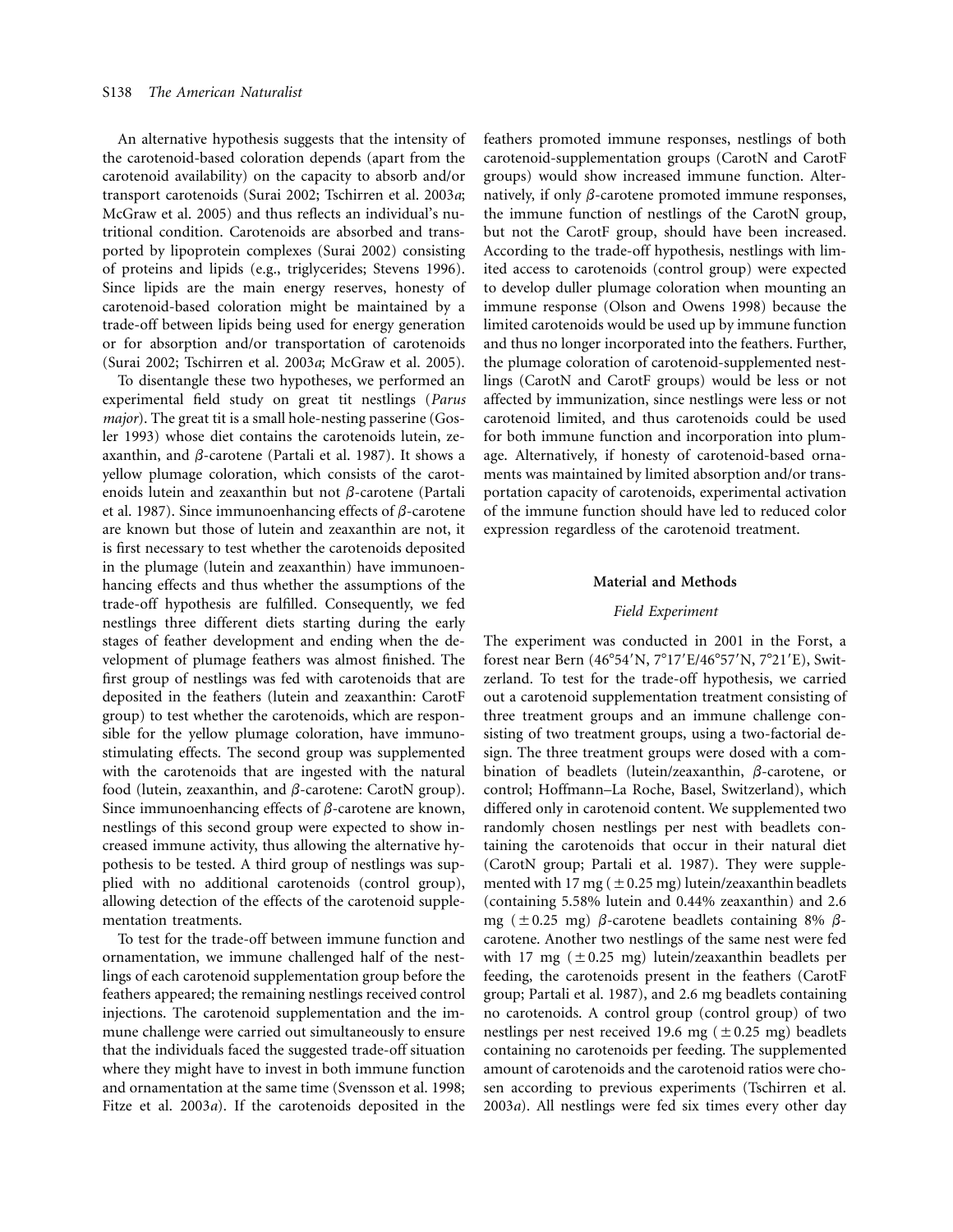with the beadlets corresponding to their supplementation treatment. The feeding treatment started 4 days posthatching and ended 14 days posthatching. In great tits, the first breast feathers usually break through the skin 7–8 days posthatching. The carotenoid supplementation thus started before the first breast feathers appeared (Winkel 1970; B. Tschirren and P. S. Fitze, personal observations), and it ended at the time when most body feathers were fully developed and feather carotenoid content thus could no longer be increased (Fitze et al. 2003*a*). The beadlets were directly inserted into the throat of the nestlings. Thereafter, a small bee larva of standard size was inserted into the throat to ensure the swallowing of the beadlets (Tschirren et al. 2003*a*).

Four days after hatching, one randomly chosen nestling of each supplementation group was immune challenged with an intramuscular injection to prime the immune response, and the other nestling served as a control for the immunization. The injection consisted of 50  $\mu$ L human diphtheria-tetanus (DT) vaccine (Kinder, Merieux) and 50  $\mu$ L 5% rabbit red blood cells in phosphate-buffered saline (PBS) in the immune-challenged group and 100  $\mu$ L PBS in the control group. This challenge first induces a T cell– mediated immune response, which then activates the adaptive B cell–mediated immune response (e.g., Goldsby et al. 2003). B cell–mediated immune responses need more time to become detectable than T cell–mediated immune responses (e.g., Goldsby et al. 2003). It is also important to appreciate that the adaptive (B cell–mediated) and the innate (T cell–mediated) immune responses do not operate independently and that the order of their interplay is fixed (Goldsby et al. 2003). The response to the immune challenge that we induced can typically be quantified (*a*) by measuring the humoral immune response and thus the antibody (ab) titers of the antigen-specific immunoglobulins or (*b*) by the faster responding cell-mediated immune response. Challenging half of the nestlings and comparing them with control-injected nestlings thus allows for testing the effect of mounting an immune response on the expression of the carotenoid-based plumage coloration. There were no differences in body weight between treatment groups at the start of the experiment (feeding treatment:  $F = 0.07$ ,  $df = 2,216$ ,  $P = .93$ ; immunization:  $F = 0.14$ ,  $df = 2,216$ ,  $P = .71$ ; interaction:  $F = 0.32$ ,  $df = 2, 216, P = .72$ . To assess both the effect of carotenoid supplementation and the effect of the simultaneous immune stimulation on the activation of the immune system, we measured the in vivo cell-meditated immune response. As pointed out above, the immune challenge carried out 4 days posthatching first activates the cellmediated immune system and thus should promote the cell-mediated immune response. To check whether and under which circumstances the immune challenge acti-

vated the immune system, we injected phytohemagglutinin (PHA) into the left wing web of each nestling 14 days posthatching. We subcutaneously injected 0.1 mg of PHA-P (Sigma, Germany) dissolved in 0.02 mL of sterile PBS in the center of the left wing web (patagium; Tschirren et al. 2003*b*). PHA induces a cell-mediated, nonspecific mitogenic immune response of T lymphocytes that results in a swelling. Twenty-four hours  $(\pm 1 \text{ h})$  after injection, this swelling was measured with a micrometer (Mitotuyo 2046FB-60) to the nearest 0.01 mm (Smits et al. 1999; Blount et al. 2003). The wing web index was calculated as the difference between the thickness of the patagium before and 24 h after injection (Tschirren et al. 2003*b*). The wing web index was always measured by the same person (B. Tschirren), and it was highly repeatable ( $r = 0.99$ , *P* < .001; Lessells and Boag 1987). Fifteen days posthatching, nestling plumage coloration was quantified under standardized conditions with a digital camera (Fitze et al. 2003*b*). Nestlings were placed in a box covered with a photographic filter lens. The bird's eye was protected from the flash by a thin cardboard at one end of this box. This box was placed in fixed position inside a larger opaque camera box. Two flashes (Nikon SB26) were mounted inside the camera box. Pictures were taken using a digital camera (Nikon E2 with a 105-mm, f/2.8 Nikkor objective) whose front lens was 50 cm above the bird's plumage. The digital camera used measured colors within the spectrum range visible to humans. Since the carotenoid pigments reflect only light in the human-visible range (e.g., Hill 1998, 2002; O'Neil et al. 2001), this method reliably quantifies the carotenoid content of the feathers (see also Tschirren et al. 2003*a*). Standard white chips (Kodak Color Control Patches) were fixed to each side of the filter for calibration of the equipment during the color analysis. Using this protocol, we were able to take photos with standardized light exposure, photographic angle, and object-objective distance. To analyze the coloration, the pictures were imported into Adobe Photoshop. A virtual second layer, holding 10 square measurement areas of 400 pixels each, was placed over the photograph. The program calculated the mean RGB (red, green, blue) values per square (filter-blur-average). Thereafter these values were converted to hue, saturation, and brightness values by the algorithm described by Foley and van Dam (1984). The repeatability of the carotenoid-based nestling plumage coloration was high (hue:  $r = 0.80$ ,  $F = 9.11$ , df = 1, 12,  $P = .01$ ; saturation:  $r = 0.842$ ,  $F = 11.618$ , df = 1, 12,  $P = .01$ ; brightness:  $r = 0.824$ ,  $F = 10.374$ , df = 1, 12,  $P = .01$ ). Because previous studies found that the plumage saturation (but not plumage brightness and not always plumage hue) reflects the carotenoid content of the feathers (Saks et al. 2003; Tschirren et al. 2005), we restricted our analyses to plumage saturation.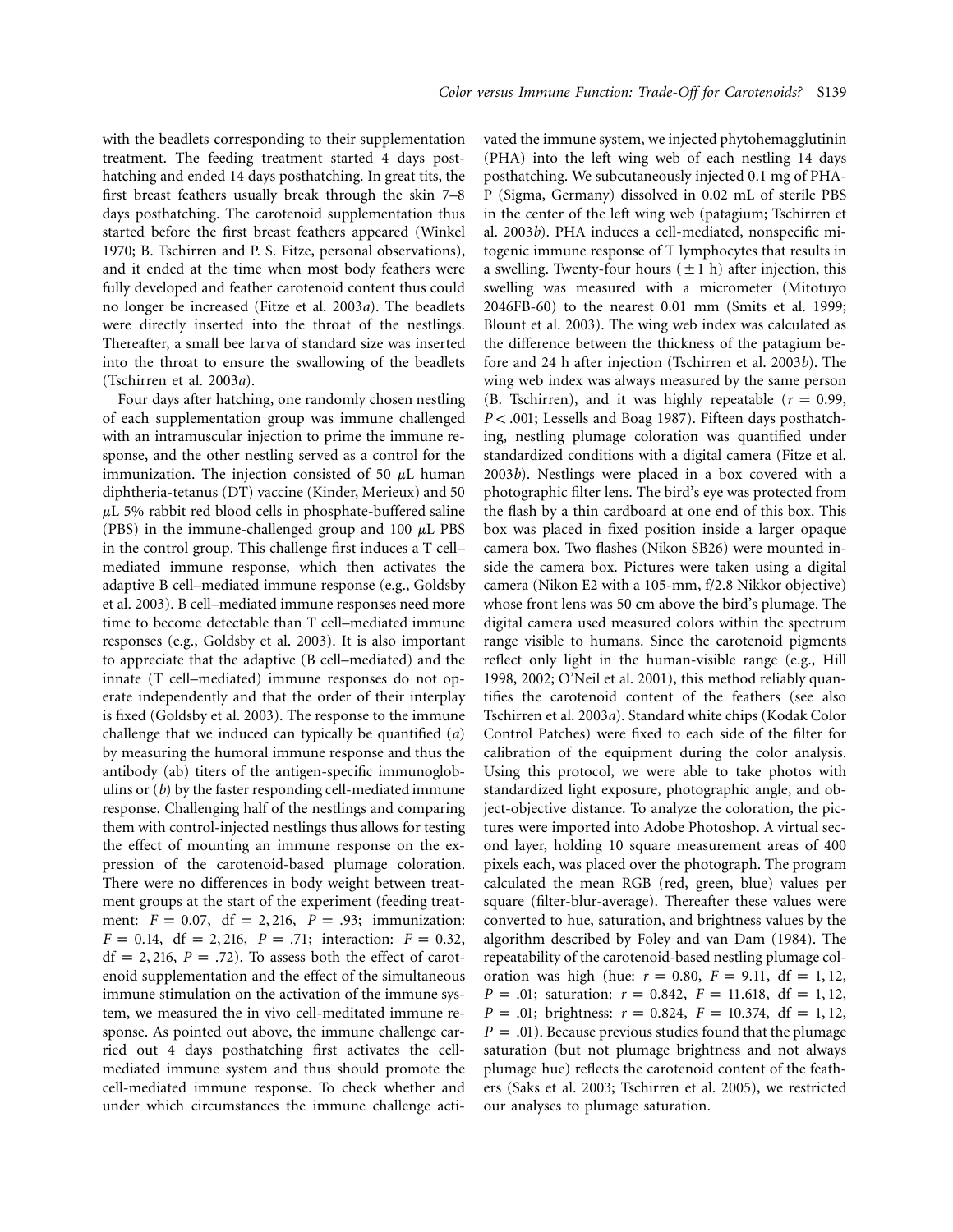## *Quantification of the Humoral Immune Response*

We measured the humoral immune response against DT vaccine by the enzyme-linked immunosorbent assay (ELISA) sandwich technique, following the protocol of Svensson et al. (1998). A blood sample (60  $\mu$ L) of each nestling was taken before applying the experimental treatments 4 days posthatching to obtain a baseline measurement. Fourteen days posthatching (10 days postinjection), before PHA injection, a second blood sample was taken in order to detect increased ab titers. Blood samples were taken 10 days postinjection because ab titers in adult tits peaked 10–15 days postinjection (Svensson et al. 1998; also see end of next paragraph) and handling nestlings later than 14 days posthatching increases the risk of early fledging.

As a positive control for the ELISA assay, we collected blood in winter 2002 from vaccinated adult great tits from the same population. Adult great tits were injected with the same DT vaccine as the nestlings, and blood (60  $\mu$ L) was collected before vaccination and afterward in 5-day intervals to measure the development of the immune response. For the analysis of the ab titers, we initially coated microtiter plates ( $8 \times 12$  well format, Fisher-Labosi) with 100  $\mu$ L of tetanus toxin (3  $\mu$ g dL<sup>-1</sup>; AbCys 8750-2004, Paris). Plates were incubated overnight at room temperature and then saturated with 200  $\mu$ L of PBS containing 1.5% bovine serum albumin. After 2 h, plates were washed three times with PBS, and 100  $\mu$ L of diluted sample were added (1 : 100). Plates were then incubated 2 h and thereafter washed with PBS. One hundred  $\mu$ L of peroxidaseconjugated rabbit antichicken immunoglobulin G (dilution 1 : 3000; Sigma A-9046) were then added and incubated for 2 h. Plates were washed again, and 100  $\mu$ L of peroxidase substrate (0.4 mg mL<sup>-1</sup> *o*-phenylenediamine dihydrochloride; Sigma) were added. The reaction was left for 5 min in the dark and then stopped, using 50  $\mu$ L HCl (1 M). The optical density (OD) value of each cone was read at 492 nm with a spectrophotometer. This measurement was used as a value of ab titers against tetanus. The ab titers against tetanus of adults peaked 10–15 days postinjection ( $\Lambda$ optical density  $[\Lambda$ OD = OD sample – OD baseline]:  $1.23 \pm 0.08$  SE). The titers of 42 blood samples were measured twice to assess the repeatability of our method (Lessells and Boag 1987). The repeatability was acceptable  $(r = 0.82; F = 4.32, df = 41, 42, P < .001)$ .

#### *Statistics*

For the analysis of plumage coloration, the plumage saturation was corrected for differences between photos (estimated with standard white chips [Kodak Color Control Patches]; Tschirren et al. 2003*a*). We conducted mixedmodel ANOVAs with the nest as a random effect (blocking factor) and carotenoid supplementation and immunization and their interaction as fixed effects. For the analysis of differences between immunized and control-injected nestlings within a given carotenoid supplementation group, we used individual contrasts.

## **Results**

Measuring the T-cell-mediated immune response against PHA revealed significant differences between carotenoid supplementation groups in immunized nestlings  $(F =$ 3.49,  $df = 2, 83, P = .036$ . Immunized nestlings in the CarotN group, but not in the CarotF and control groups, mounted a significantly larger response against PHA (individual contrasts; CarotN vs. CarotF:  $F = 5.95$ , df = 1, 83,  $P = .017$ ; CarotN vs. control:  $F = 4.56$ , df = 1, 83,  $P = .036$ ; CarotF vs. control:  $F = 0.10$ , df = 1, 83,  $P = .759$ ). When analyzing both immunized and controlinjected nestlings together, there was a significant interaction effect between the carotenoid supplementation and the immunization treatments (table 1; fig. 1). Immunized nestlings of the CarotN group mounted a significantly higher response against PHA (fig. 1), but there were no significant differences between immunized and controlinjected nestlings in the CarotF group and the control group (fig. 1).

The carotenoid-based plumage coloration was significantly different between the carotenoid supplementation groups (table 2; fig. 2). Individual contrasts revealed that there were significant differences between the CarotN and control groups ( $F = 126.93$ , df = 1, 131,  $P \ll .01$ ) and between the CarotF and control groups ( $F = 170.82$ , df = 1, 136,  $P \ll .01$ ) but not between the CarotN and CarotF groups  $(F = 2.93, df = 1, 138, P = .09)$ . Additionally, there was a significant interaction effect between the carotenoid supplementation and immunization treatment (table 2). Immunized birds in the CarotN group showed reduced plumage coloration compared to control-injected nestlings of the CarotN group (fig. 2), while there were no color differences between immunized and controlinjected individuals in the CarotF and control groups (fig.

**Table 1:** Effects of carotenoid supplementation and immunization on the PHA responses

|                  |        |      |      | % variance |
|------------------|--------|------|------|------------|
| Factor           | df     | F    | P    | explained  |
| Carotenoid       |        |      |      |            |
| supplementation  | 2, 216 | .84  | .434 | .34        |
| Immune challenge | 1, 216 | .48  | .492 | < 0.001    |
| Interaction      | 2, 216 | 3.58 | .029 | 1.44       |
|                  |        |      |      |            |

Note: Results of a mixed-model ANOVA with nest as a random effect are shown.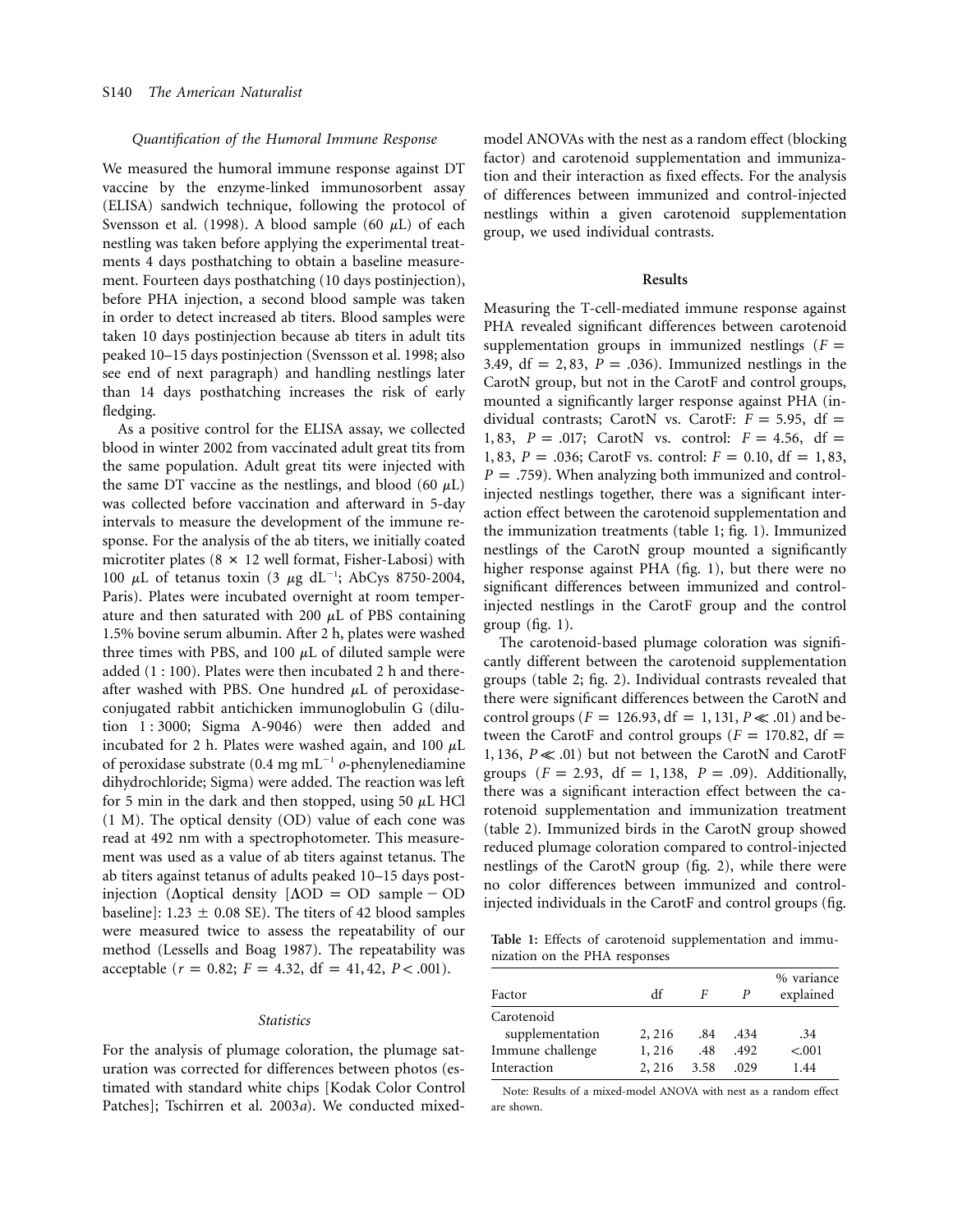

Figure 1: Effects of carotenoid supplementation (CarotN = supplementation with the carotenoids naturally ingested with the food:  $\beta$ -carotene, lutein, zeaxanthin; CarotF = supplementation with the carotenoids deposited in the feathers: lutein and zeaxanthin; control  $=$ no carotenoid supplementation) and immunization on PHA responses (residuals [mean  $\pm$  SE] of the model including only the nest effect; see "Material and Methods"). The statistics of the individual contrasts between the two immunization groups of each carotenoid supplementation group are presented.

2). Individual contrasts further revealed that the plumage coloration of immunized birds of the CarotN group was significantly different from immunized ( $F = 37.10$ , df = 1, 39,  $P \ll .01$  and control-injected birds ( $F = 48.10$ ,  $df = 1, 40, P \ll .01$  of the control-fed group.

We could not detect increased ab titers against tetanus in nestlings that were immune challenged  $(\Lambda$ OD [OD 14 days posthatching  $-$  OD 4 days posthatching  $=$  $0.027 \pm 0.002$  SE), although our ELISA protocol allowed for the quantification of ab titers up to five times smaller than those measured in adults 10 days postinjection (minimal measurable  $\Lambda$ OD [95% limit] = 0.28 OD). This suggests that nestling great tits are not able to produce the same quantity of immunoglobulins within the same time span as adults do (Ros et al. 1997).

#### **Discussion**

Theoretical studies showed that ornamental traits, including carotenoid-based coloration, have to be costly to produce in order to honestly reflect an individual's status (Zahavi 1975; Grafen 1990), and recent work has suggested that many ornaments, ranging from coloration to morphological structures and exaggerated behaviors, serve as specific advertisements of health and immune state

(Møller et al. 1999). In many cases, however, it is unclear how the ornamental traits reveal health.

For carotenoid-based coloration, one recently stated hypothesis suggests that the carotenoids used for pigmentation are also beneficial for the immune function and thus that a trade-off in the use of rare carotenoids occurs between ornamentation and the immune system. This suggests that only healthy individuals can afford to invest the carotenoids in ornamentation (Blount et al. 2003; McGraw and Ardia 2003; Hill et al. 2004). The basic assumption of this hypothesis is that the carotenoids used for pigmentation, that is, lutein and zeaxanthin, have immunoenhancing effects. Here we test this assumption and the existence of the proposed trade-off in nestling great tits. We experimentally show that during the time when the carotenoid content of the feathers can be modified, immunized nestlings supplemented with the carotenoids that they naturally ingest with the food (i.e.,  $\beta$ -carotene, lutein, and zeaxanthin; CarotN group) mounted higher responses against PHA than did immunized nestlings of the controlfed (control group) and lutein/zeaxanthin (CarotF) groups. Further, the responses against PHA by the nestlings of the CarotF group (fed with the carotenoids responsible for yellow plumage coloration) and the immunized nestlings of the control group were not significantly different. This indicates that in nestling great tits, only  $\beta$ -carotene or  $\beta$ -carotene in combination with lutein and zeaxanthin (but not lutein and zeaxanthin alone; e.g., Bendich 1991; Navara and Hill 2003; but see Kim et al. 2000; Blount et al. 2003) have immunoenhancing properties. Immunoenhancing effects of lutein and zeaxanthin alone are rarely documented in literature (Kim et al. 2000; Blount et al. 2003; McGraw and Ardia 2003) and they could not be confirmed by our and by Navara and Hill's (2003) studies (see also Alonso-Alvarez et al. 2004). This result therefore suggests that in contrast to  $\beta$ -carotene (see, e.g., Bendich 1991 for a review), lutein and zeaxanthin do not have immunoenhancing effects, in general. Because positive effects of  $\beta$ -carotene alone are well understood (see, e.g., Bendich 1991 for a review), the positive effects on the cellular immune response of the immunized nestlings in the CarotN group are most likely due to  $\beta$ -carotene

**Table 2:** Effects of carotenoid supplementation and immunization on plumage saturation

| Factor           | df     | F                  | P   | % variance<br>explained |
|------------------|--------|--------------------|-----|-------------------------|
| Carotenoid       |        |                    |     |                         |
| supplementation  | 2, 216 | $101.26 \le 0.001$ |     | 30.11                   |
| Immune challenge | 1, 216 | .48                | .49 | .07                     |
| Interaction      | 2, 216 | 4.47               | .01 | 1.33                    |
|                  |        |                    |     |                         |

Note: Results of a mixed-model ANOVA with nest as a random effect are shown.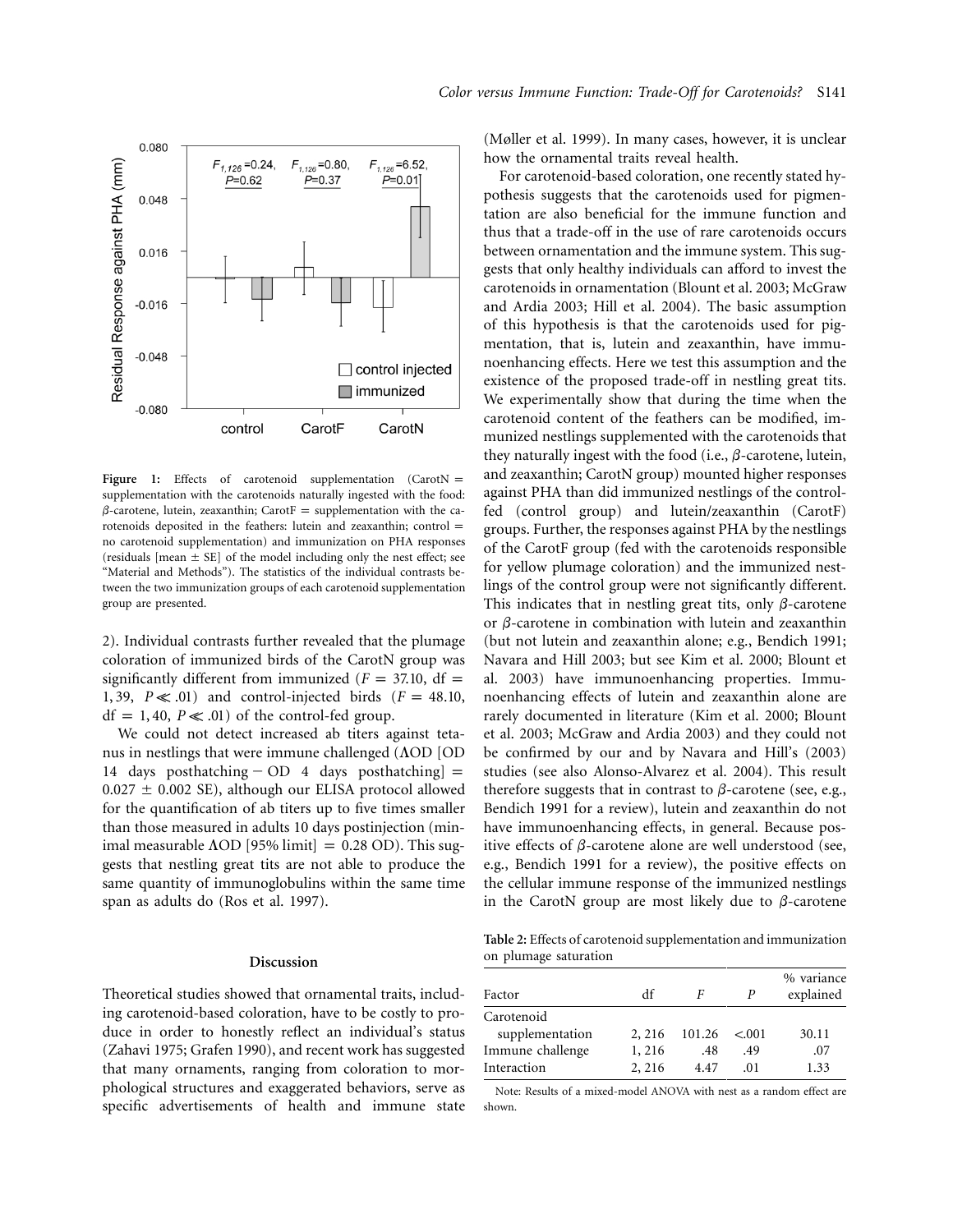

**Figure 2:** Plumage coloration in relation to carotenoid supplementation  $(CarotN =$  supplementation with the carotenoids naturally ingested with the food:  $\beta$ -carotene, lutein, zeaxanthin; Carot $F =$  supplementation with the carotenoids deposited in the feathers: lutein and zeaxanthin;  $control = no$  carotenoid supplementation) and immunization (residuals [mean  $\pm$  SE] of the model including only the nest effect; see "Material and Methods"). The statistics of the individual contrasts between the two immunization groups of each carotenoid supplementation group are presented.

alone, rather than the combination of the three carotenoids.

Since there were no significant differences in the cellmediated immune responses between the control-injected nestlings of the CarotN group and the nestlings of the CarotF and control groups (individual contrast; CarotN group and control group vs. CarotF and control group:  $F = 0.01 - 0.98$ , df = 1, 216,  $P = .32 - .93$  and since the carotenoids were supplemented until the day when we measured the nestlings' cell-mediated immune responses (14 days posthatching), our results show that none of the naturally ingested carotenoids directly affected the T cell– meditated immune response (Gossage et al. 2000; Navara and Hill 2003; but see Blount et al. 2003; McGraw and Ardia 2003, 2005). However, immunized nestlings of the CarotN group showed enhanced responses against PHA, showing that  $\beta$ -carotene (but not lutein and zeaxanthin) primed the immune system and suggesting that it stimulates humoral immune responses.

Besides assuming that the carotenoids used for pigmentation bear immunoenhancing effects, the trade-off hypothesis predicts reduced carotenoid-based coloration in individuals with an activated immune system. Indeed, carotenoid-based plumage coloration was affected by immunization in the group where the immune system was primed—the immunized CarotN group. This reveals that the timing of the immune challenge was early enough to provoke effects on plumage coloration (Fitze et al. 2003*a*). Since we have no evidence that lutein and zeaxanthin—the two carotenoids used for pigmentation were significantly sequestered for immune tasks and since immune challenged and control-injected nestlings of the CarotN group received the same amount of carotenoids, no difference in plumage coloration between the immunized and the control-injected nestlings would have been expected. Consequently, our results do not provide evidence for the existence of the suggested trade-off between immune function and ornamentation for rare carotenoids (Blount et al. 2003; Faivre et al. 2003) but are evidence for the hypothesis that the limited absorption and/or transportation capacity of the carotenoids maintains honesty of carotenoid-based ornaments (Surai 2002; Tschirren et al. 2003*a*; McGraw et al. 2005). The fact that nestlings of the immune-challenged CarotN group showed reduced plumage coloration suggests that, due to the increased immune function, more energy and thus more lipids were consumed (see Demas 2004 for a review). As a consequence, fewer lipids were available for absorption and/or transportation of the ingested carotenoids (Surai 2002), which in turn may have caused the reduced ornamentation (Surai 2002; Tschirren et al. 2003*a*; McGraw et al. 2005).

Alternatively, our results might be explained by a tradeoff between the uptake of  $\beta$ -carotene and the uptake of lutein and/or zeaxanthin due to limited absorption capacity (Kiessling et al. 2003). The uptake of  $\beta$ -carotene might be actively or passively favored (shown by McGraw et al. 2004 and McGraw and Gregory 2004 for zeaxanthin) due to increased  $\beta$ -carotene need during immune response (Bieri and Farrell 1976; Surai 2002). As a result, less lutein and/or zeaxanthin could be transported, which would result in decreased plumage coloration. In this study, we cannot distinguish between the two hypotheses. But, since both hypotheses assume that plumage coloration is reduced due to limited lipoprotein complexes used for carotenoid transportation, our study supports the idea that honesty of carotenoid-based coloration is maintained by the limited absorption and/or transportation capacity of carotenoids.

It is, however, important to note that the magnitude of the absorption and/or transportation limitation is relatively small, since it accounts only for 1.33% (table 2) of the observed variation of the carotenoid-based plumage coloration (see also Tschirren et al. 2003*a*). Much more important is the access to carotenoids, which explained 30.1% of the observed variation in plumage coloration.

None of the studies that support the existence of a trade-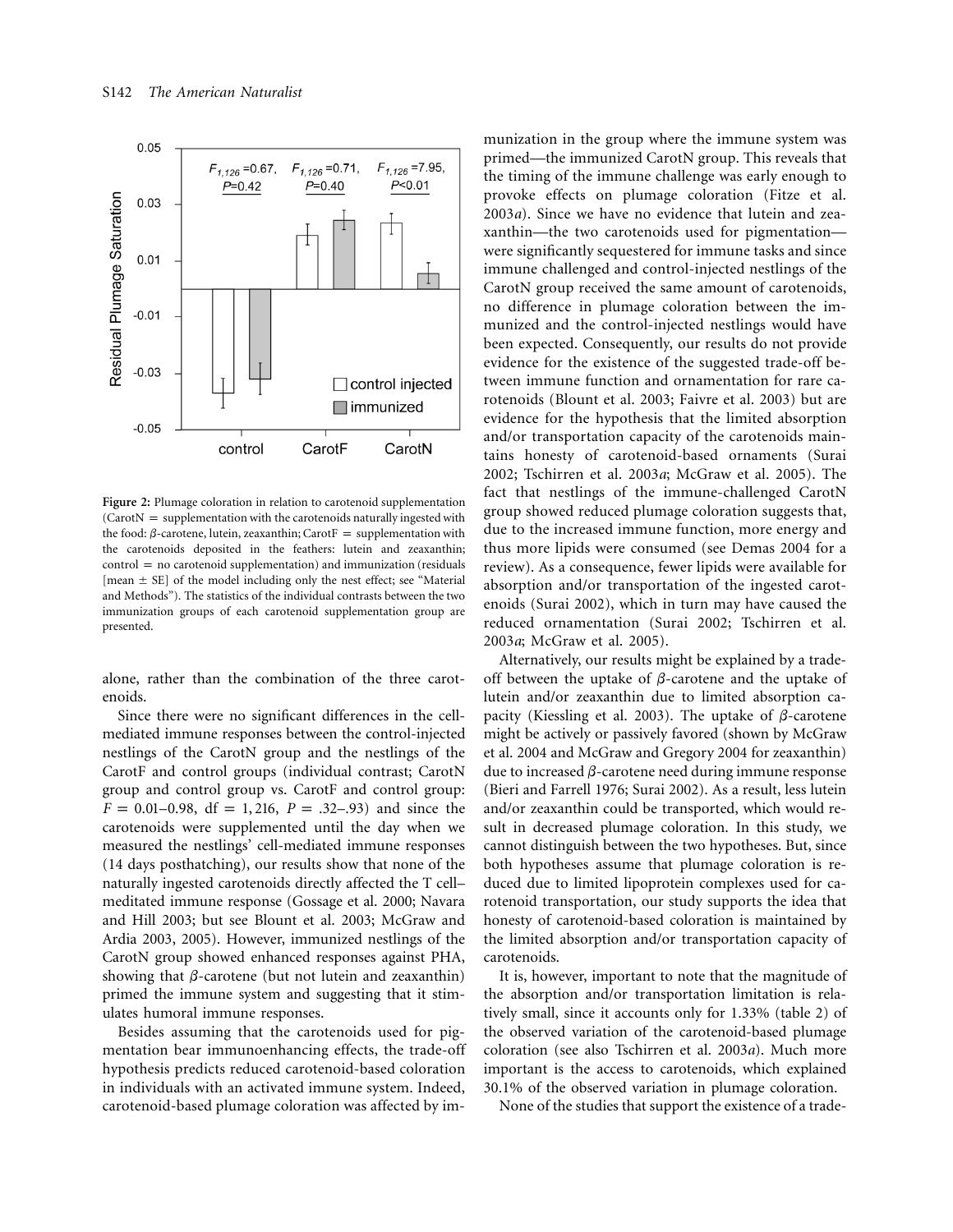off between pigmentation and immune function for rare carotenoids (Blount et al. 2003; Faivre et al. 2003; McGraw and Ardia 2003) showed that under a carotenoid-restricted food regime, an immune challenge led to a more reduced ornamental coloration than under a less carotenoidrestricted regime, and thus, it is difficult to judge what is the relative importance of carotenoid availability and immune function for ornamentation. However, what most of the studies dealing with carotenoid-based ornaments have in common is the fact that experimental carotenoid feeding leads to increased coloration (Hudon et al. 1989; Hill 1992, 2000; Wedekind et al. 1998; Hill et al. 2002; Blount et al. 2003; Fitze et al. 2003*a*; McGraw and Ardia 2003; Tschirren et al. 2003*a*). This and the finding in this study that the plumage coloration was only slightly limited by the absorption and/or transportation capacity of the ingested carotenoids, indicate that honesty of these traits is mainly guaranteed by the restricted access to carotenoids. Thus, differences between individuals in territory quality and food-searching abilities seem to determine most importantly the expression of the carotenoid-based traits (e.g., Slagsvold and Lifjeld 1985; Fitze et al. 2003*b*). This indicates that by favoring the most exaggerated ornaments, females and/or parents may select for foodsearching abilities and individual territory quality and thus for the most competitive individuals, rather than specifically for immune function.

#### **Acknowledgments**

We thank Hoffmann–La Roche, Basel, for kindly providing carotenoids, K. Bernhard and A. Giger for their helpful advice and discussion, J.-D. Charrière and P. Fluri for providing bee larvae, M. Walker for discussion on the experimental design, and T. Boulinier, J. Ewen, G. Sorci, and two anonymous reviewers for comments on the manuscript. The experiment was financially supported by the Swiss National Science Foundation (grant 31-53956.98 to H.R.) and conducted under a license provided by the Ethical Committee of the Office of Agriculture of the Canton of Bern, Switzerland.

#### **Literature Cited**

- Alonso-Alvarez, C., S. Bertrand, G. Devevey, M. Gaillard, J. Prost, B. Faivre, and G. Sorci. 2004. An experimental test of the dosedependent effect of carotenoids and immune activation on sexual signals and antioxidant activity. American Naturalist 164:651–659.
- Andersson, M. 1994. Sexual selection. Princeton University Press, Princeton, NJ.
- Bendich, A. 1991.  $\beta$ -carotene and the immune response. Proceedings of the Nutrition Society 50:263–274.
- Bieri, J. G., and P. M. Farrell. 1976. Vitamin E. Vitamins and Hormones 34:31–75.
- Blount, J. D., N. B. Metcalfe, and P. F. Surai. 2003. Carotenoid mod-

ulation of immune function and sexual attractiveness in zebra finches. Science 300:125–127.

- Demas, G. E. 2004. The energetics of immunity: a neuroendocrine link between energy balance and immune function. Hormones and Behavior 45:173–180.
- Faivre, B., A. Grégoire, M. Préault, F. Cézilly, and G. Sorci. 2003. Immune activation rapidly mirrored in a secondary sexual trait. Science 300:103.
- Fitze, P. S., B. Tschirren, and H. Richner. 2003*a*. Carotenoid-based colour expression is determined early in nestling life. Oecologia (Berlin) 137:148–152.
- Fitze, P. S., M. Kölliker, and H. Richner. 2003*b*. Effects of common origin and common environment on nestling plumage coloration in the great tit (*Parus major*). Evolution 57:144–150.
- Foley, J. D., and A. van Dam. 1984. Intensity and color. Pages 593– 622 *in* Fundamentals of interactive computer graphics. Addison-Wesley, Reading, MA.
- Goldsby, R. A., T. J. Kindt, and B. A. Osborne. 2003. Immunology. W. H. Freeman, New York.
- Gosler, A. 1993. The great tit. Hamlyn, London.
- Gossage, C., M. Deyhim, P. B. Moser-Veillon, L. W. Douglas, and T. R. Kramer. 2000. Effect of  $\beta$ -carotene supplementation and lactation on carotenoid metabolism and mitogenic T-lymphocyte proliferation. American Journal of Clinical Nutrition 71:950–955.
- Grafen, A. 1990. Sexual selection unhandicapped by the Fisher process. Journal of Theoretical Biology 144:473–516.
- Hill, G. E. 1991. Plumage coloration is a sexually selected indicator of male quality. Nature 350:337–339.
- ———. 1992. Proximate basis of variation in carotenoid pigmentation in male house finches. Auk 109:1–12.
- -. 1998. An easy, inexpensive means to quantify plumage coloration. Journal of Field Ornithology 69:353–363.
- ———. 2000. Energetic constraints on expression of carotenoidbased plumage coloration. Journal of Avian Biology 31:559–566.
- -. 2002. A red bird in a brown bag: the function and evolution of colorful plumage in the house finch. Oxford University Press, Oxford.
- Hill, G. E., C. Y. Inouye, and R. Montgomerie. 2002. Dietary carotenoids predict plumage coloration in wild house finches. Proceedings of the Royal Society B: Biological Sciences 269:1119–1124.
- Hill, G. E., K. L. Farmer, and M. L. Beck. 2004. The effect of mycoplasmosis on carotenoid plumage coloration in male house finches. Journal of Experimental Biology 207:2095–2099.
- Hudon, J., A. P. Capparella, and A. H. Brush. 1989. Plumage pigment differences in manakins of the *Pipra erythrocephala* superspecies. Auk 106:34–41.
- Kiessling, A., R. E. Olsen, and L. Buttle. 2003. Given the same dietary carotenoid inclusion, Atlantic salmon, *Salmo salar* (L.) display higher blood levels of canthaxanthin than astaxanthin. Aquaculture Nutrition 9:253–261.
- Kim, H. W., B. P. Chew, T. S. Wong, J. S. Park, B. B. C. Weng, K. M. Byrne, M. G. Hayek, et al. 2000. Dietary lutein stimulates immune response in the canine. Veterinary Immunology and Immunopathology 75:315–327.
- Lessells, C. M., and P. T. Boag. 1987. Unrepeatable repeatabilites: a common mistake. Auk 104:116–121.
- Linville, S. U., and R. Breitwisch. 1997. Carotenoid availability and plumage coloration in a wild population of northern cardinals. Auk 114:796–800.
- McGraw, K. J., and D. R. Ardia. 2003. Carotenoids, immunocom-